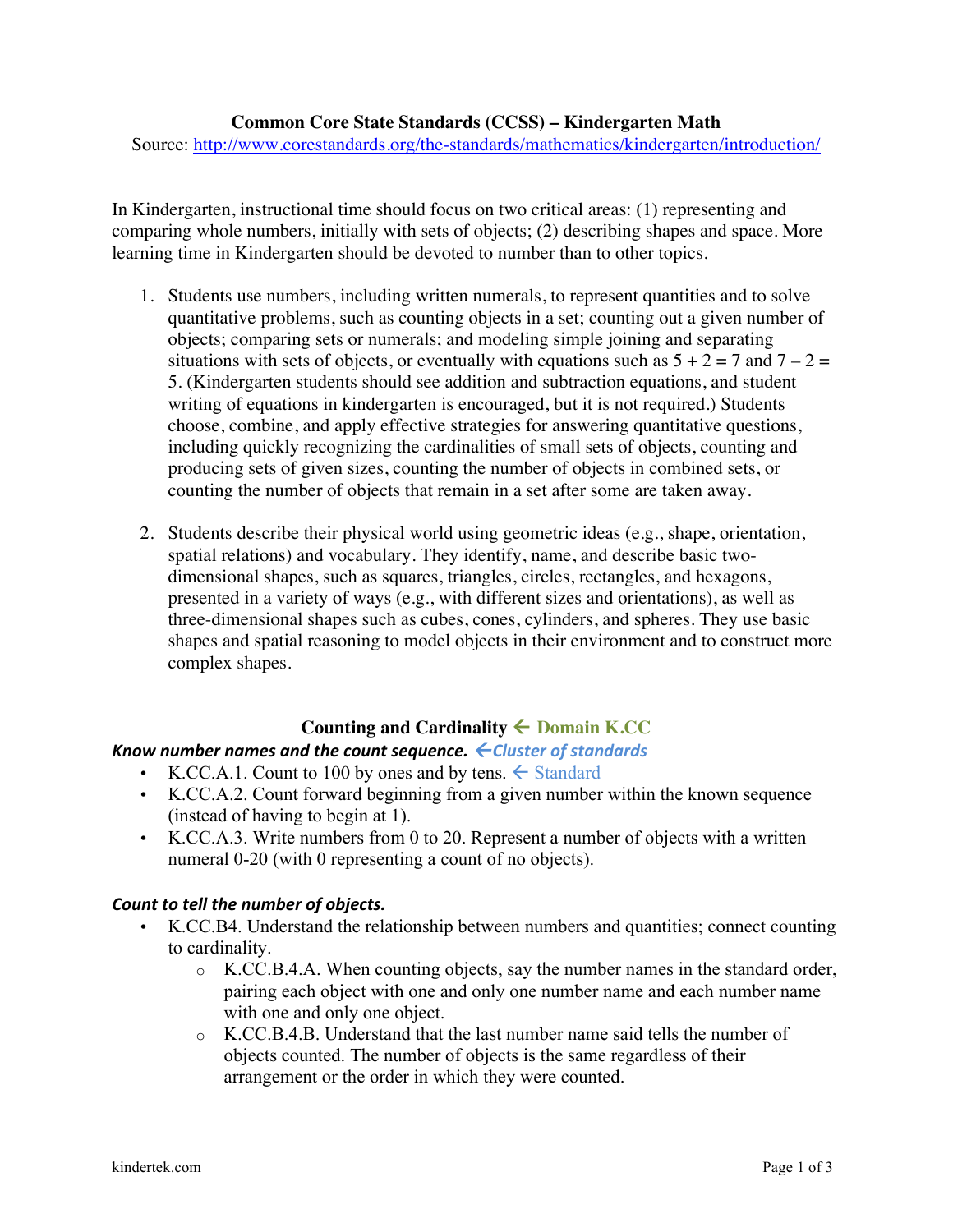- $\circ$  K.CC.B.4.C. Understand that each successive number name refers to a quantity that is one larger.
- K.CC.B5. Count to answer "how many?" questions about as many as 20 things arranged in a line, a rectangular array, or a circle, or as many as 10 things in a scattered configuration; given a number from 1–20, count out that many objects.

## Compare numbers.

- K.CC.C6. Identify whether the number of objects in one group is greater than, less than, or equal to the number of objects in another group, e.g., by using matching and counting strategies.
- K.CC.C7. Compare two numbers between 1 and 10 presented as written numerals.

# **Operations and Algebraic Thinking**  $\leftarrow$  **Domain K.OA**

## *Understand addition and understand subtraction.*

- K.OA.A1. Represent addition and subtraction with objects, fingers, mental images, drawings, sounds (e.g., claps), acting out situations, verbal explanations, expressions, or equations.
- K.OA.A2. Solve addition and subtraction word problems, and add and subtract within 10, e.g., by using objects or drawings to represent the problem.
- K.OA.A3. Decompose numbers less than or equal to 10 into pairs in more than one way, e.g., by using objects or drawings, and record each decomposition by a drawing or equation (e.g.,  $5 = 2 + 3$  and  $5 = 4 + 1$ ).
- K.OA.A4. For any number from 1 to 9, find the number that makes 10 when added to the given number, e.g., by using objects or drawings, and record the answer with a drawing or equation.
- K.OA.A5. Fluently add and subtract within 5.

### **Number and Operations in Base Ten**  $\leftarrow$  **Domain K.NBT** *Work* with numbers 11-19 to gain foundations for place value.

• K.NBT.A1. Compose and decompose numbers from 11 to 19 into ten ones and some further ones, e.g., by using objects or drawings, and record each composition or decomposition by a drawing or equation (such as  $18 = 10 + 8$ ); understand that these numbers are composed of ten ones and one, two, three, four, five, six, seven, eight, or nine ones.